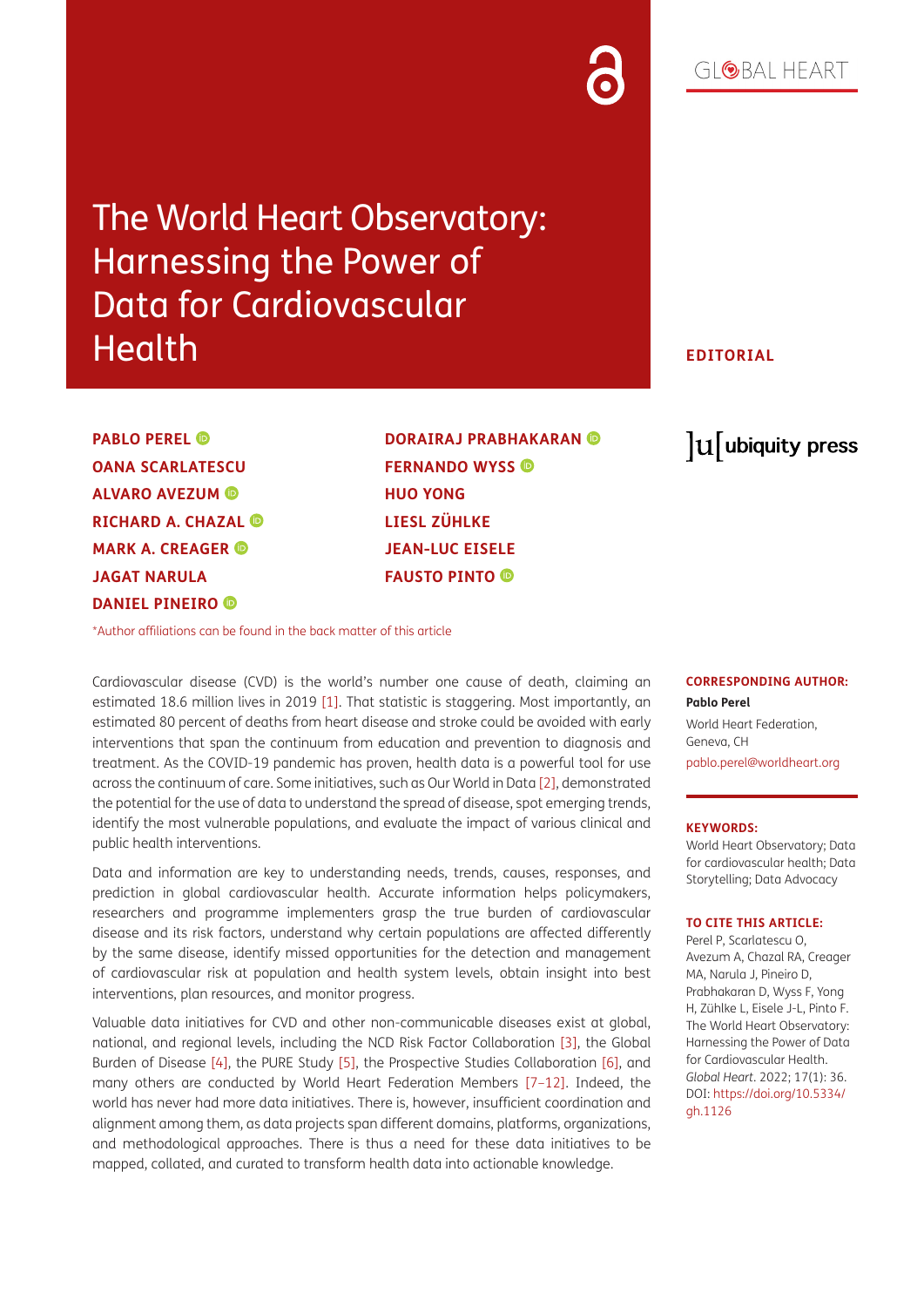The World Heart Federation has a unique opportunity to mobilize the cardiovascular health community around the different data initiatives and leverage the current digital revolution. Building on the strength of its +200 Members around the world, on its official relations with the World Health Organization, and on its mission to translate science into policy, WHF launched the World Heart Observatory on 1 February 2022 as a collaborative platform that collates high-quality data from different sources to provide the most reliable information related to cardiovascular conditions, risk factors, and interventions.

The World Heart Observatory reveals how the burden of cardiovascular disease has changed over the years, the global and regional impact, causes for expansion of disease, and insight into progress within and between countries in prevention and control. The World Heart Observatory relies on strong data science, strong communication, *and calls for strong advocacy*. In practice, this translates to accurate data from multiple sources, conveyed through compelling storytelling and visualisations to contextualize information that is relevant for policymakers, researchers, clinicians, health advocates and people living with cardiovascular disease.

The World Heart Observatory works in collaboration with a multitude of partners in academia (The Institute for Health Metrics and Evaluation, University of Essex), WHF Member organizations, international organizations (e.g., World Health Organization), civil society and the private sector (e.g. foundations) as it grows the platform that will provide several functions including:

- **1.** An online hub for existing but disconnected data initiatives in the cardiovascular health space, including WHF's data projects such as the CVD Scorecards, Roadmap Surveys, and the Global Study on COVID-19 and CVD.
- **2.** An open, searchable dashboard of WHF Members' data projects.
- **3.** A driver of capacity building around data in cardiovascular health.
- **4.** A platform to map and visualise gaps in data and identify research needs.
- **5.** A builder of data capacity among national and regional health organizations in the cardiovascular arena.
- **6.** An easy-to-use resource for educators, researchers, patients, and policy makers.

As an ambitious and constantly evolving initiative, which aims to be a data broker and data steward, the World Heart Observatory will encounter challenges. There will be a need to assess and make decisions about data accuracy and of the underpinning methodologies, including complex modelling. It will be crucial to understand how to deal with incomplete data on morbidity and mortality in many countries and find ways to obtain reliable data everywhere including low-income settings. The Observatory must help make sense of large data sets and put data of variable quality into context for decision makers and in calls to action for better cardiovascular health. Also, it will provide particular attention to areas where data is scarce or of limited quality and identify strategies to improve this. Finally, it will promote new collaborations and data initiatives with collaborating organisations. In doing so, the Observatory strives to help fulfil the Mission of the World Heart Federation: To stimulate and promote the exchange of information, ideas, practices across all borders, to achieve heart health for everyone, everywhere.

# **ACKNOWLEDGEMENTS**

The World Heart Observatory was made possible with support from the Novartis Foundation and BMS Pfizer Alliance. WHF is also grateful to the Members of the World Heart Observatory Advisory Board and Working Group for their contributions to the development of the project.

# **COMPETING INTERESTS**

The authors have no competing interests to declare.

# <span id="page-1-0"></span>**AUTHOR AFFILIATIONS**

**Pablo Perel D** [orcid.org/0000-0002-2342-301X](https://orcid.org/0000-0002-2342-301X) World Heart Federation, Geneva, CH; London School of Hygiene & Tropical Medicine, UK

**Oana Scarlatescu** World Heart Federation, Geneva, CH Perel et al. **2** *Global Heart* DOI: 10.5334/gh.1126